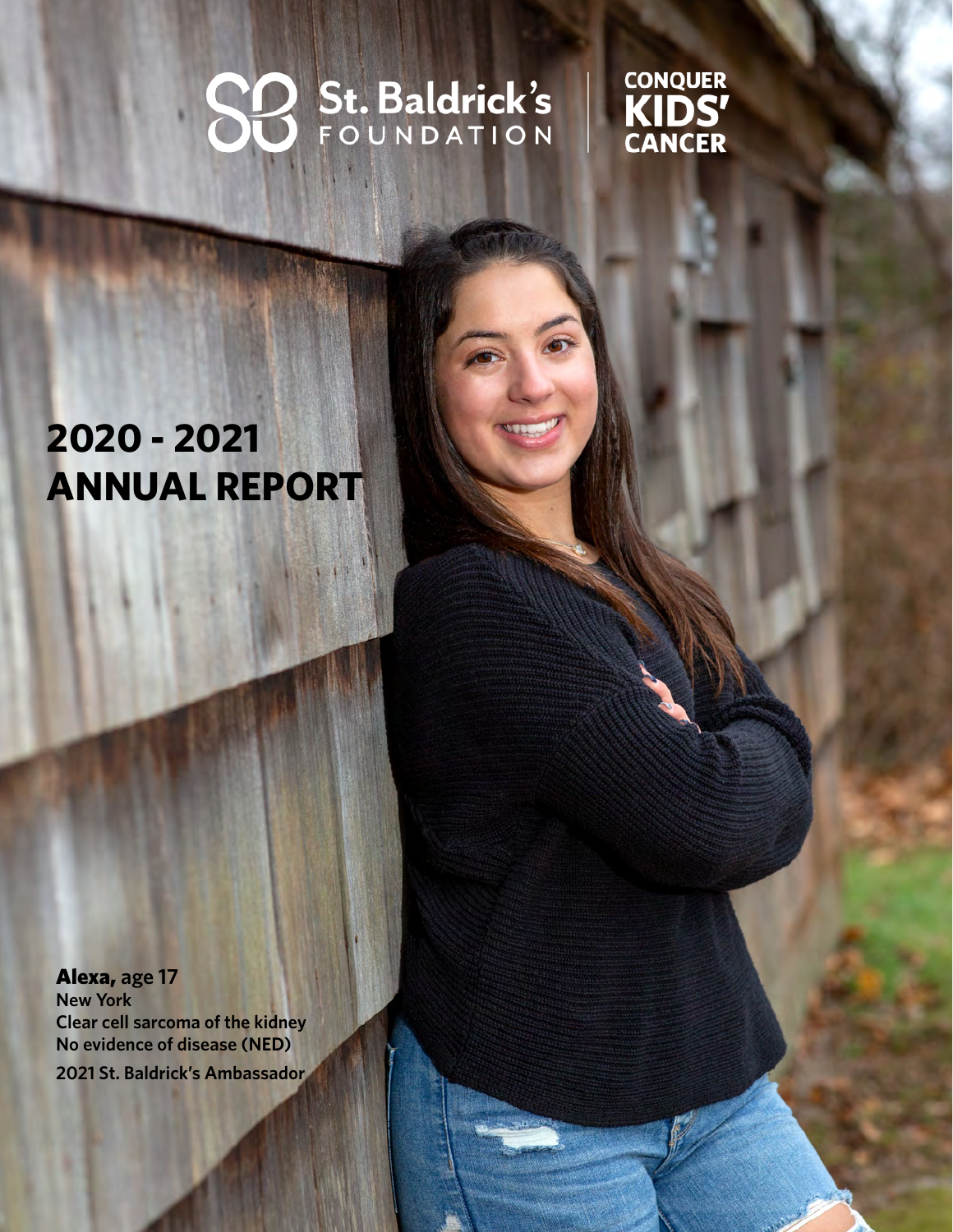Dear Friends,

Undoubtedly, the COVID-19 crisis has been the greatest challenge the St. Baldrick's Foundation has ever faced. The impact on fundraising and giving, which allow childhood cancer research to be funded, has been staggering. Despite these profound challenges, pediatric cancer researchers have made staggering progress, thanks in large part to St. Baldrick's Foundation volunteers, advocates and donors.

#### **To date, you have funded \$312 million in grants for 1,644 research projects at 380 institutions. The results for children with cancer have been spectacular:**

- Our first partnership, with the Children's Oncology Group (COG), assures children have access to the most advanced clinical trials at more than 200 institutions in the US and four other countries. **St. Baldrick's support has allowed 123,325 children to be treated via 219,915 separate trial enrollments**. Trials are often children's best hope for a cure, so ensuring every child can be treated close to home, on the best trial for them, is critical.
	- o **In what some researchers say is the biggest increase in survival rates seen from a single clinical trial, the 5-year survival rate of children with high-risk group 3 medulloblastoma increased from 54% to 73%**. This COG trial did not use a new drug; it used existing treatments in a new combination, adding carboplatin during radiation therapy.
- While clinical trials tell researchers which treatment approach is most effective, limited funding for research means they often can't study why it's more effective. In 2019, we announced our partnership with the American Cancer Society to focus on answering that question.

## brain tumor research. *Continued from page 1*

Alexa loves singing and dancing, spending time with family and friends, the Seattle Seahawks, and raising money for childhood cancer research. Nicknamed "Beautiful Soul" when she was born, she continues to live up to that name. Grateful for her health, Alexa is enjoying her senior year and is looking forward to college.



**Jonah**, age 11 Medulloblastoma

Jonah is a bright spirit - goofy, loving, and inclusive. He loves dogs, Oreos, and a good joke. In 2015 he was diagnosed with a brain tumor. High-dose chemotherapy and radiation saved his life, but cuased hearing loss, learning difficulties, and mobility challenges. Jonah's family started the Strong & Courageous Hero Fund at St. Baldrick's to support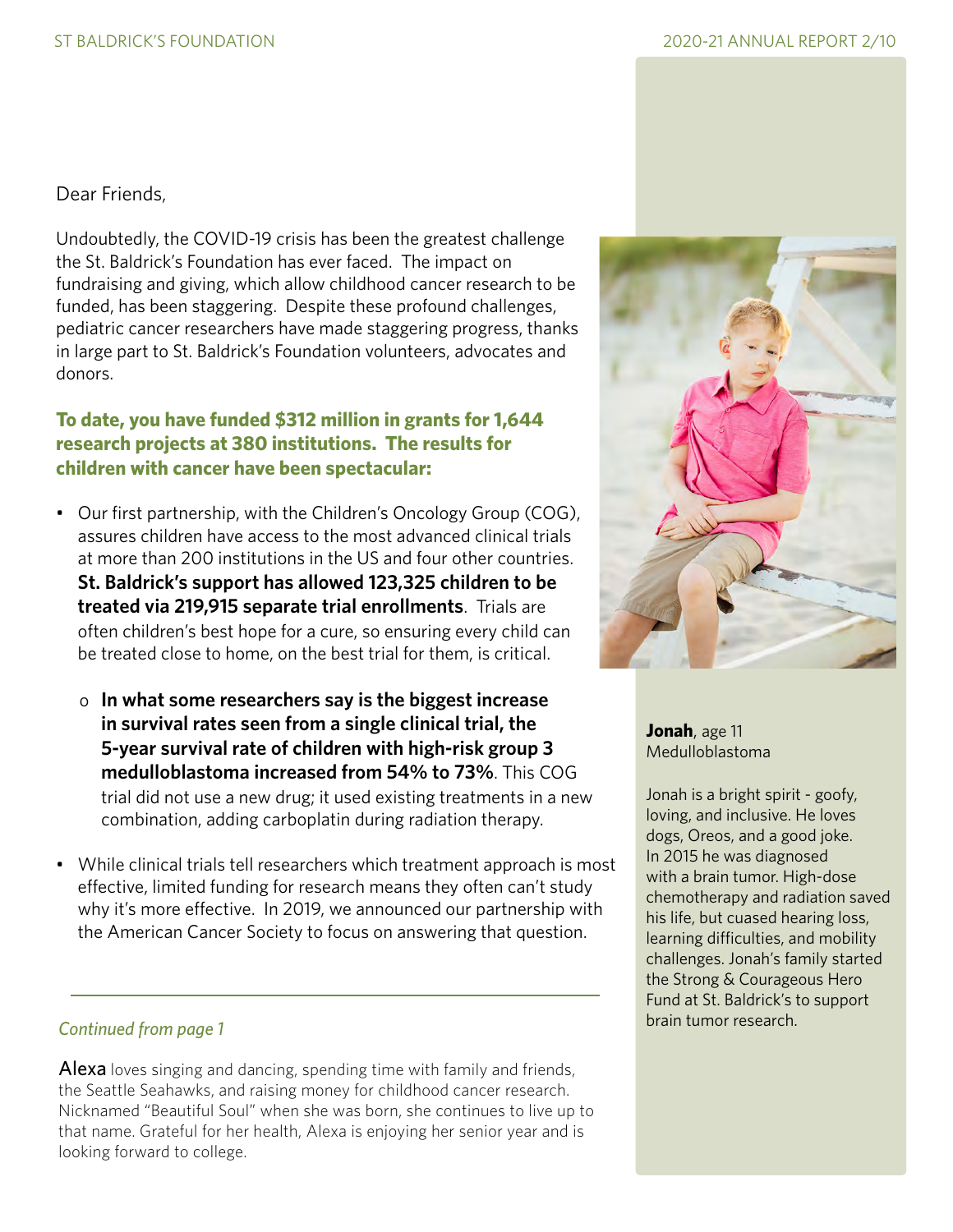In 2021, 11 grants were awarded via the partnership. We applaud the donors who generously contributed more than \$4 million to fund this work, including St. Baldrick's patrons, Tim and Sheila Kenny and Shannan and Dave Carroll. These grants will focus on a variety of diseases including neuroblastoma, hodgkin lymphoma, AML, ALL, and brain tumors.

- When St. Baldrick's funded the first Pediatric Cancer Dream Team with Stand Up to Cancer (SU2C), the team combined the disciplines of genomics and immunotherapy, and in the process proved that immunotherapy can be effective in treating pediatric cancer. Each year, this team has continued to stun the research community.
	- o **Two clinical trials are underway through the St. Baldrick's – SU2C Dream Team for patients with diffuse midline glioma (DMG), a currently fatal disease with no effective standard therapies**. These immunotherapy trials offer hope where there has been none.
- Dr. Alex Huang who is the principal investigator for **a major grant funded by the Osteosarcoma Collaborative in 2018 has secured Orphan Drug designation from the FDA for Vactosertib** – a drug previously used for adult pancreatic cancer. A clinical trial resulting from this work, will open soon.
- A viral immunotherapy has been developed by researchers including St. Baldrick's Scholar Dr. Gregory Friedman to be delivered directly into a childhood brain tumor. **The overall survival rate of these patients was more than double the typical survival rate for children with high-grade glioma.** The next step is to determine the best timing for the treatment and what therapies can be used along with the viral immunotherapy to maximize the anti-tumor immune response.
- St. Baldrick's researcher Dr. Jack Shern was part of **the largest-ever international study on rhabdomyosarcoma**, which found that genetic testing of these patients can predict which patients will do well and which won't, allowing treatment plans to be personalized to each patient's risk level. Researchers hope this genetic testing will become part of the standard treatment plan for rare cancers like rhabdomyosarcoma.
- **Recent discoveries reveal the potential to prevent Ewing sarcoma cells from spreading beyond the primary tumor site, with insights into what triggers the process allowing cancer cells to survive while traveling through the bloodstream**. This research comes from Dr. Poul Sorensen, funded through a \$1 million gift from an anonymous donor.



**Avery**, age 3 Rhabdomyosarcoma

Diagnosed at 10 months old, relapsed at age 2, Avery has had multiple surgeries, intense chemotherapy, and will soon begin proton therapy. The unique presentation of his tumor was published in a medical journal to help other doctors detect this cancer in other pediatric patients. Avery wears ankle foot orthoses and receives weekly physical therapy to combat peripheral neuropathy caused by chemotherapy. Nausea, hair loss, fatigue, mouth sores, hematuria, and sleep disruption are a few of the other side effects he experiences. Avery and his family are grateful for all who work for cures for kids like him.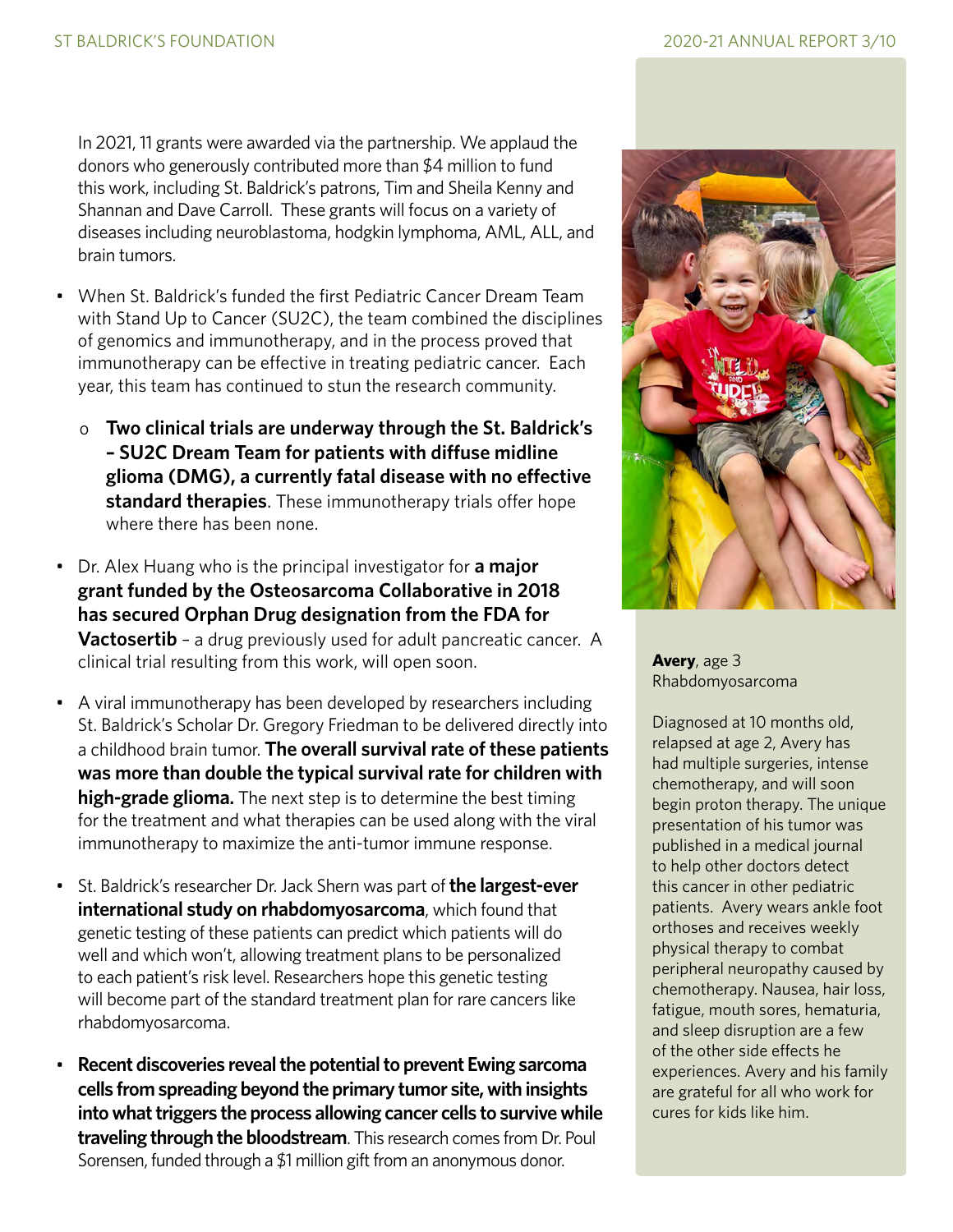• Inspired by their children, Dylan, Charlotte and Tyler, a trio of moms formed Battle Osteosarcoma in 2019 to fight this aggressive bone cancer. In two years, they've raised more than \$1.4 million and fully funded a 3-year St. Baldrick's research grant led by Dr. Alejandro Sweet-Cordero at the University of California, San Francisco Benioff Children's Hospital.



In advocacy news, 2021 marked the third year of the Childhood Cancer Survivorship, Treatment, Access & Research (STAR) Act implementation. **Thanks to St. Baldrick's advocates and those of partner organizations, STAR was fully funded for the third consecutive year, generating \$30 million from the federal budget** to:

- o Expand Opportunities for Childhood Cancer Research
- o Improve Childhood Cancer Surveillance
- o Improve Quality of Life for Childhood Cancer Survivors
- o Ensure Pediatric Expertise at the National Institutes of Health (NIH)

**St. Baldrick's drove the development and passage of this bill**, and we are happy to report on the progress the National Cancer Institute has made to date under STAR:

- Invested substantial funding to enhance and expand its childhood cancer biobanking programs.
- Provided \$16.3 million for new projects and outyear commitments to improve children's survival, with the goal of providing \$25 million over five years.
- An additional \$6 million has been provided to the Centers for Disease Control and Prevention (CDC) to enhance childhood cancer surveillance.
- The Agency for Healthcare Research Quality (AHRQ) worked to identify best practices for improving the effectiveness of care provided to childhood cancer survivors. Final reports are expected in 2022.
- The U.S. Government Accountability Office (GAO) conducted a review on existing barriers to obtaining and paying for adequate medical care for survivors of childhood cancer. GAO issued its final report in July 2020, which identified 15 key barriers to accessing quality care. These barriers divided into three broad categories: affordability, knowledge, and proximity to care. The Alliance for Childhood Cancer, under St. Baldrick's leadership, is focusing on potential legislative solutions to the challenges outlined in the GAO report and forthcoming AHRQ reports in pursuing legislation to reauthorize the Childhood Cancer STAR Act in 2022.

**In Memory of (L-R) Dylan, Charlotte and Tyler**



**Campbell**, forever 19 CIC-Dux4 Sarcoma

Campbell loved skiing, cows, sushi, stuffed animals, her family, her cat, Ani, and being a 2021 St. Baldrick's Ambassador. She radiated joy and made you want to be a better person, a better friend. Just 2 months into her ambassador year, Campbell passed away on February 22, 2021, due to a brain hemorrhage brought on by cancer.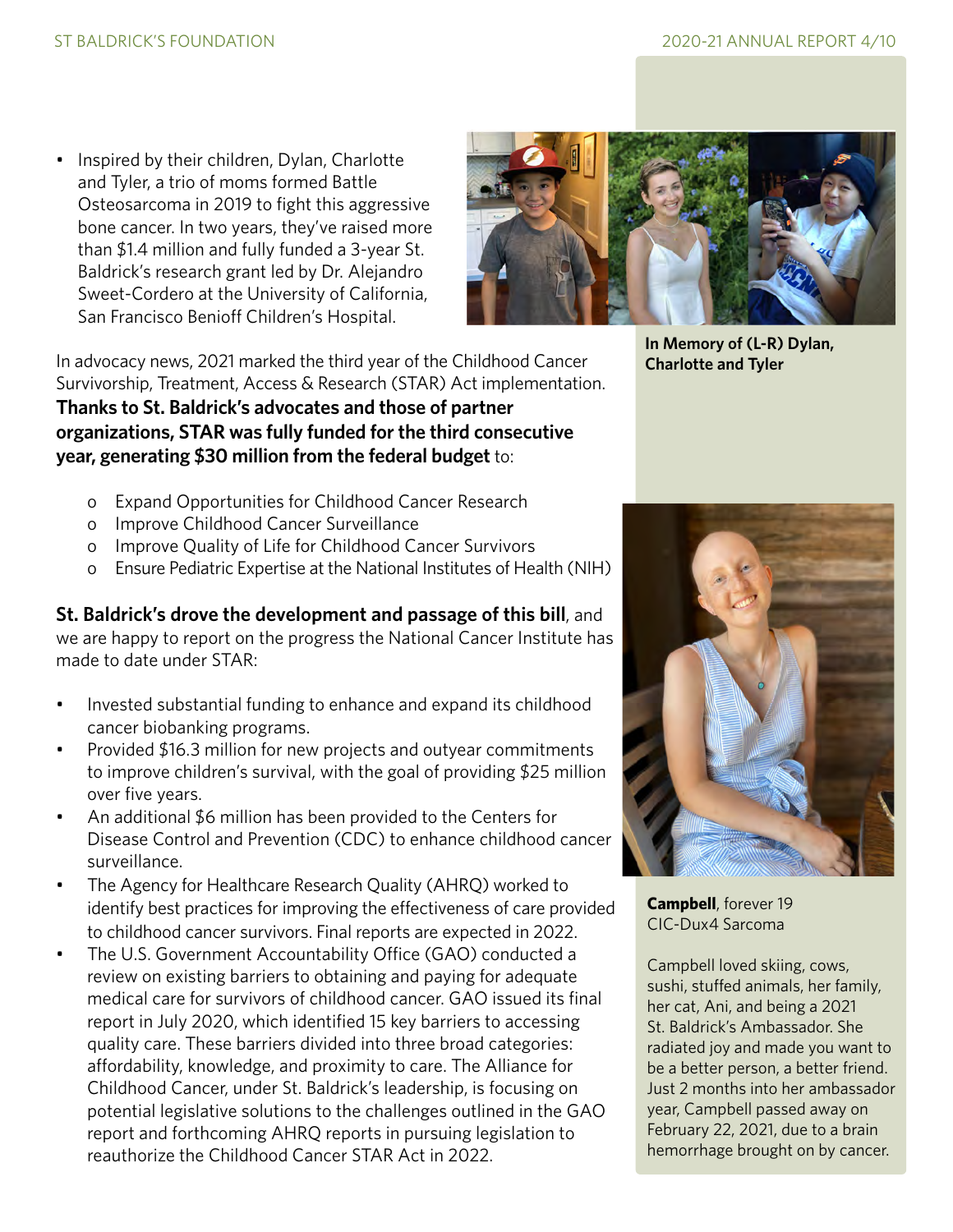Similarly, **the Childhood Cancer Data Initiative (CCDI) was funded for the second year as a result of our advocacy and partnership with the Alliance for Childhood Cancer, resulting in \$50 million in additional federal funding in 2021**. The initiative, the brainchild of Dr. Ned Sharpless, Director of the National Cancer Institute, addresses a major impediment researchers must overcome to make progress in childhood cancer research: gaining access to data available at other research institutions.

*"NCI's Childhood Cancer Data Initiative (CCDI) is building a community centered around childhood cancer care and research data. Through enhanced data sharing, we can improve our understanding of cancer biology to improve preventive measures, treatment, quality of life, and survivorship, as well as ensure that researchers learn from every child with cancer…Sharing clinical care and research data generated by children's hospitals, clinics, or networks broadly with the community can help us learn faster and on a scale much larger than any single institution caring for children can learn on its own."* 

- www.cancer.gov

CCDI's objectives:

- Gather data from every child, adolescent, and young adult diagnosed with a pediatric cancer, regardless of where they receive their care
- Create a national strategy of appropriate clinical and molecular characterization to speed diagnosis and inform treatment for all types of pediatric cancers
- Develop a platform and tools to bring together clinical care and research data that will improve preventive measures, treatment, quality of life, and survivorship for pediatric cancers

The Alliance for Childhood Cancer is a forum of national patient advocacy groups, and medical and scientific organizations which works collaboratively to advance research and policies to prevent childhood cancer, improve public education, and the diagnosis, treatment, supportive care and survivorship of children and adolescents with cancer. For eight years, the St. Baldrick's Foundation has served as the Co-Chair of the Alliance, representing national patient advocacy groups. In 2021, **St. Baldrick's was unanimously elected to serve another two-year term as Co-Chair of the Alliance**.

**St. Baldrick's recently launched the Creating Advocates through Research Education (CARE) Training Program** to better train and integrate the patient and family voice of children and young adults

## **International Partners in Mission**

St. Baldrick's has a global reach and we are proud to partner with organizations who use their portion of the funds raised as a grant to advance pediatric cancer research in their countries.

One of these partners is the Children's Cancer Foundation (CCF) in Hong Kong, for whom volunteers have raised over \$4.5 million for childhood cancer research. At the height of the pandemic in May 2020, two key events held at schools pivoted to virtual shaving and students, faculty and friends still raised almost US\$125,000. CCF and supporters in Hong Kong persevered and rallied back in 2021 raising over US\$272,000 with over 41 shavees. We remain grateful for the resilience of all our international partners.

> The Kids' Cancer Project (Australia)

Bermuda Cancer and Health Centre

CanKids…KidsCan (India)

Children's Cancer Association of Japan

Children's Cancer Foundation (Hong Kong)

Children's Oncology Group Children with Cancer UK (United Kingdom)

Duke-NUS Graduate Medical School (Singapore)

German Childhood Cancer Foundation

Princess Maxima Center for Pediatric Oncology (Netherlands)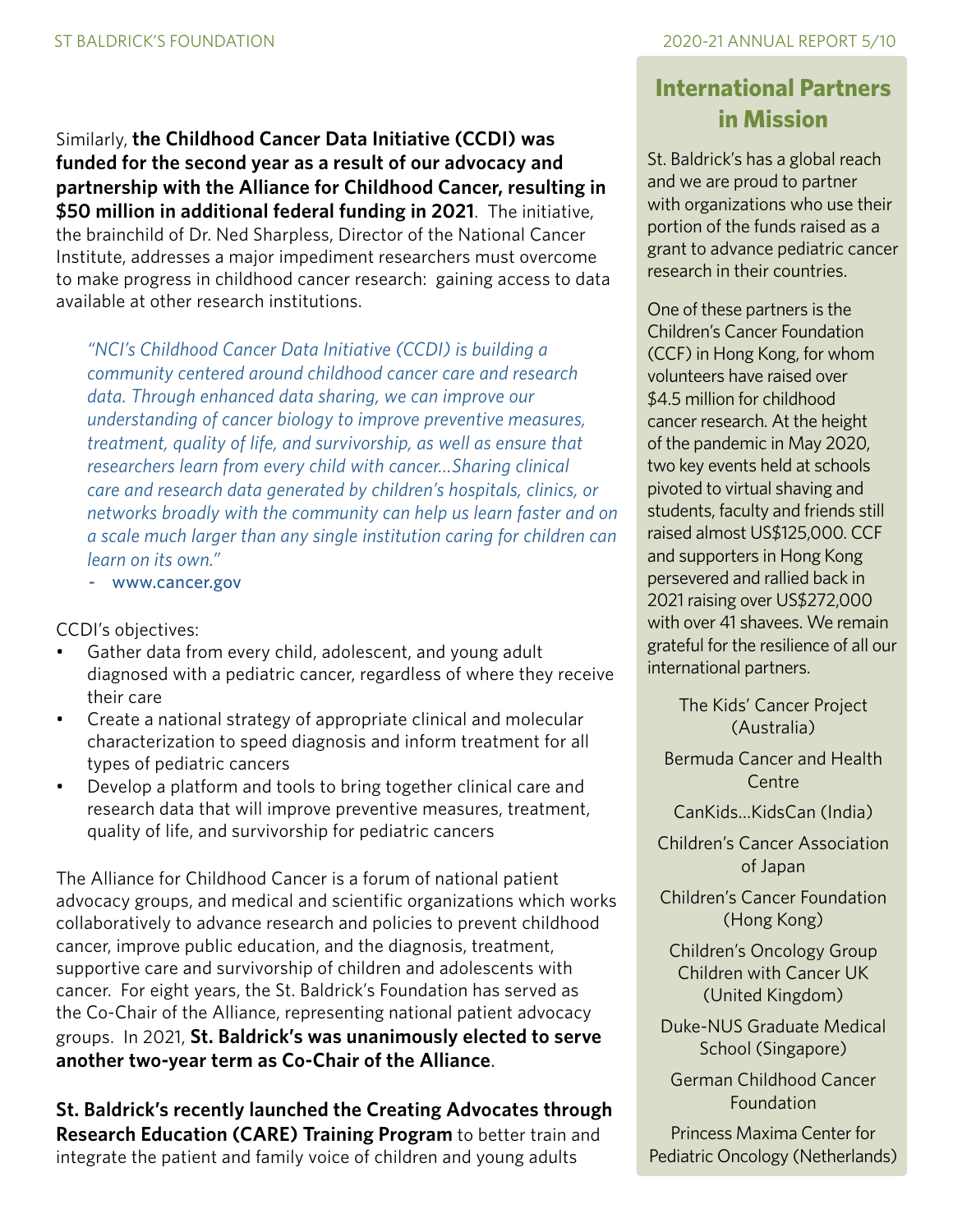with cancer into the clinical trial and drug development processes. Incorporating this perspective is critical to developing treatments and cures that will allow kids and adolescents and young adults with cancer to live long, healthy lives. Made possible through generous support from Bayer HealthCare, the program includes an online training curriculum and a comprehensive companion resource guide. Program graduates can go on to serve as patient advocates and layreviewers for various research opportunities, including opportunities with federal research programs and with academic institutions.

Throughout the pandemic, children continued to be diagnosed with cancer, and the number of children diagnosed actually increased in 2021. In response, the Foundation continues to adapt the ways we engage supporters to ensure the pipeline of research, already dependent upon St. Baldrick's, endures. Besides supporting fundraising volunteers through in person, virtual and hybrid events, we created unique virtual experiences for donors to learn the progress of the research they have supported, directly from the researchers. And in December 2020, the Foundation launched an online monthly "Impact Series" – personal interviews with researchers, policy leaders, patients and survivors, partners and volunteers.

**Our partnership with Schick Xtreme continued with the Shave The Day 2.0 mobile game and our first-ever co-branded retail product, featuring Shave The Day packaging on the X3 Schick Xtreme razor in more than 35,000 major retail locations nationwide.** 



With the increase in virtual

fundraising, the foundation launched a streaming program to provide content creators the tools they need to host charity streams for the foundation and build a new generation of St. Baldrick's supporters and donors.

Since our inception, Irish pubs have provided a home for thousands of St. Baldrick's head shaving events. Most have been dramatically impacted by the effects of COVID-19, and we ask our supporters to patronize these local businesses which have been champions for children with cancer.

## **U.S. Partners in Mission**

Keaton's Child Cancer Alliance has raised more than \$8.7 million for pediatric cancer research with events primarily in northern California. KCCA's mission is to provide assistance to families of kids with cancer while increasing awareness and funding for research.

The Northern Nevada Children's Cancer Foundation's vision is to reach and provide support to every family affected by cancer in their region as well as raise awareness and funding for research. NNCCF has raised more than \$2 million with the help of dedicated volunteers and donors.

We are proud to stand with both nonprofits and many others as powerful allies in the fight against childhood cancer:

Alliance for Childhood Cancer

Battle Osteosarcoma

Berry Strong Foundation

Children's Oncology Group

Fire Fighter Cancer Foundation

Gabriella Miller Kids First Pediatric Research Program

Griffin's Guardians

Hope4ATRT

Keaton's Child Cancer Alliance

Kids Shouldn't Have Cancer Foundation in Memory of Jonny Wade

Making Headway Foundation

Marlee's Smile Foundation

*Continued on page 7*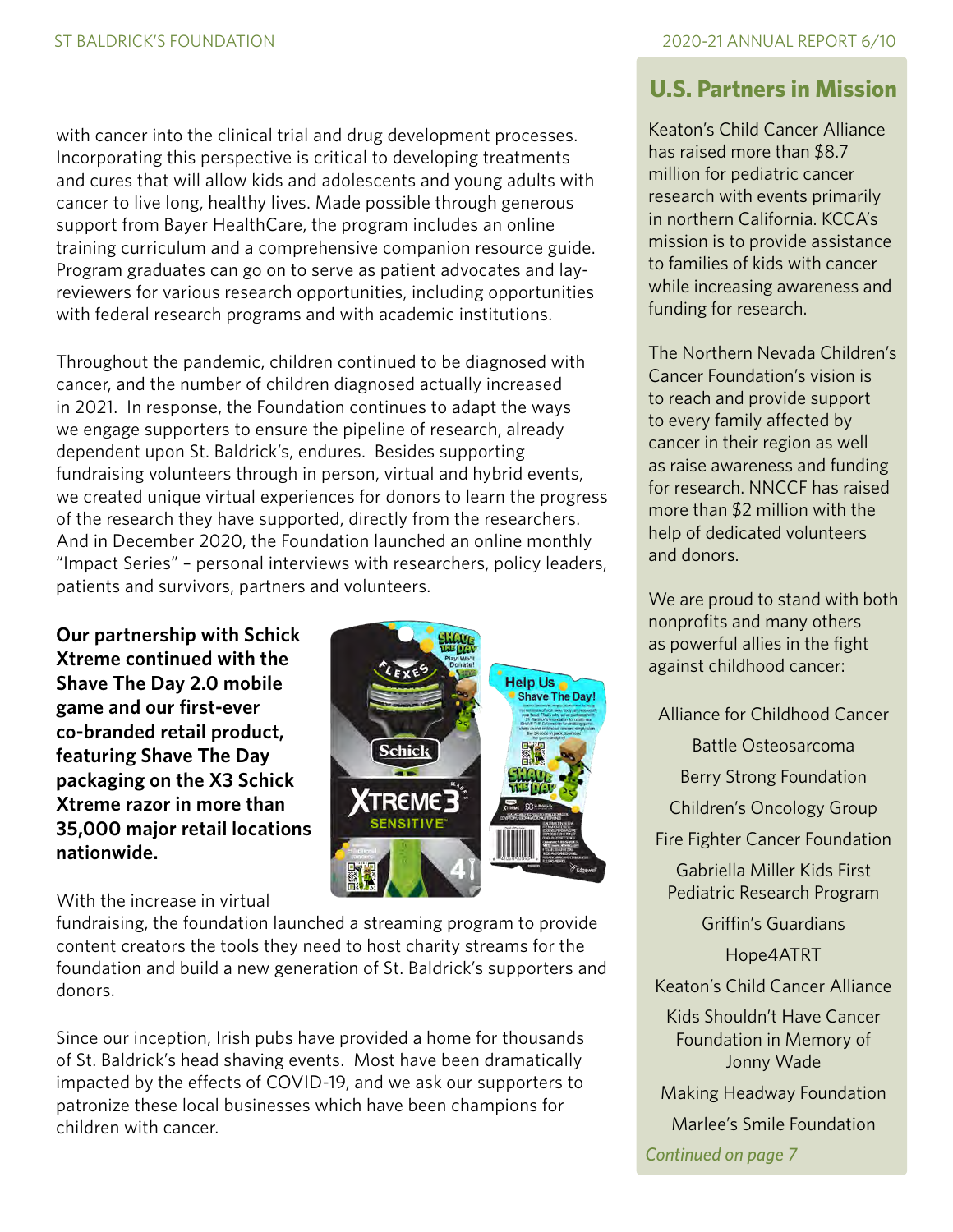## Statement of Activities

Year ended June 30, 2021

| Contributions<br>Contributed services and assets<br>Investment return, net<br>Paycheck Protection Program grant<br><b>Total Income</b> | \$16,476,285<br>\$337,644<br>\$923,552<br>\$1,008,715 | \$18,746,196 |
|----------------------------------------------------------------------------------------------------------------------------------------|-------------------------------------------------------|--------------|
| Program Expenses<br><b>Fundraising expenses</b><br>Administration expenses<br><b>Total Expenses</b>                                    | \$9,643,095<br>\$5,599,734<br>\$1,421,755             | \$16,664,584 |
| <b>Change in Net Assets</b>                                                                                                            |                                                       | \$2,081,612  |
| <b>Beginning Net Assets</b>                                                                                                            |                                                       | \$6,684,239  |
| <b>Ending Net Assets</b>                                                                                                               |                                                       | \$8,765,851  |
| <b>Total Liabilities</b>                                                                                                               |                                                       | \$12,036,815 |
| <b>Total Assets</b>                                                                                                                    |                                                       | \$20,802,666 |

#### [View the fully audited 2020-2021 Financial Report.](https://www.stbaldricks.org/file/SBF-audited-financials-2020-2021.pdf)

*Note: As reported in the organization's audited financial statements for the year ended June 30, 2021, St. Baldrick's received in-kind donations totaling \$337,644 in the form of advertising, attorney services, and management consulting (\$336,344), as well as items for fundraising events and operations (\$1,300).* 

*An independent audit of the St. Baldrick's Foundation has been performed by Armanino, LLP. A copy of the full financial statements is available at StBaldricks.org/financials. We will also gladly send a copy by mail upon request. Please contact Ryan Brown at (626) 739-2700, ext. 234 or Ryan.Brown@StBaldricks.org. All funds reflected on this page are listed in U.S. dollars.*

#### **U.S. Partners in Mission** *Continued from page 6*

McKenna Claire Foundation Micaela's Army Foundation Northern Nevada Children's Cancer Foundation Osteosarcoma Collaborative Painting the Town Gold

People Against Childhood Cancer (PAC2) RiverStone The Six Four Foundation Songs of Love Stand Up to Cancer

Team Campbell Foundation, Inc.

Team Connor Childhood Cancer Foundation

There With Care

The V Foundation for Cancer Research TLC Foundation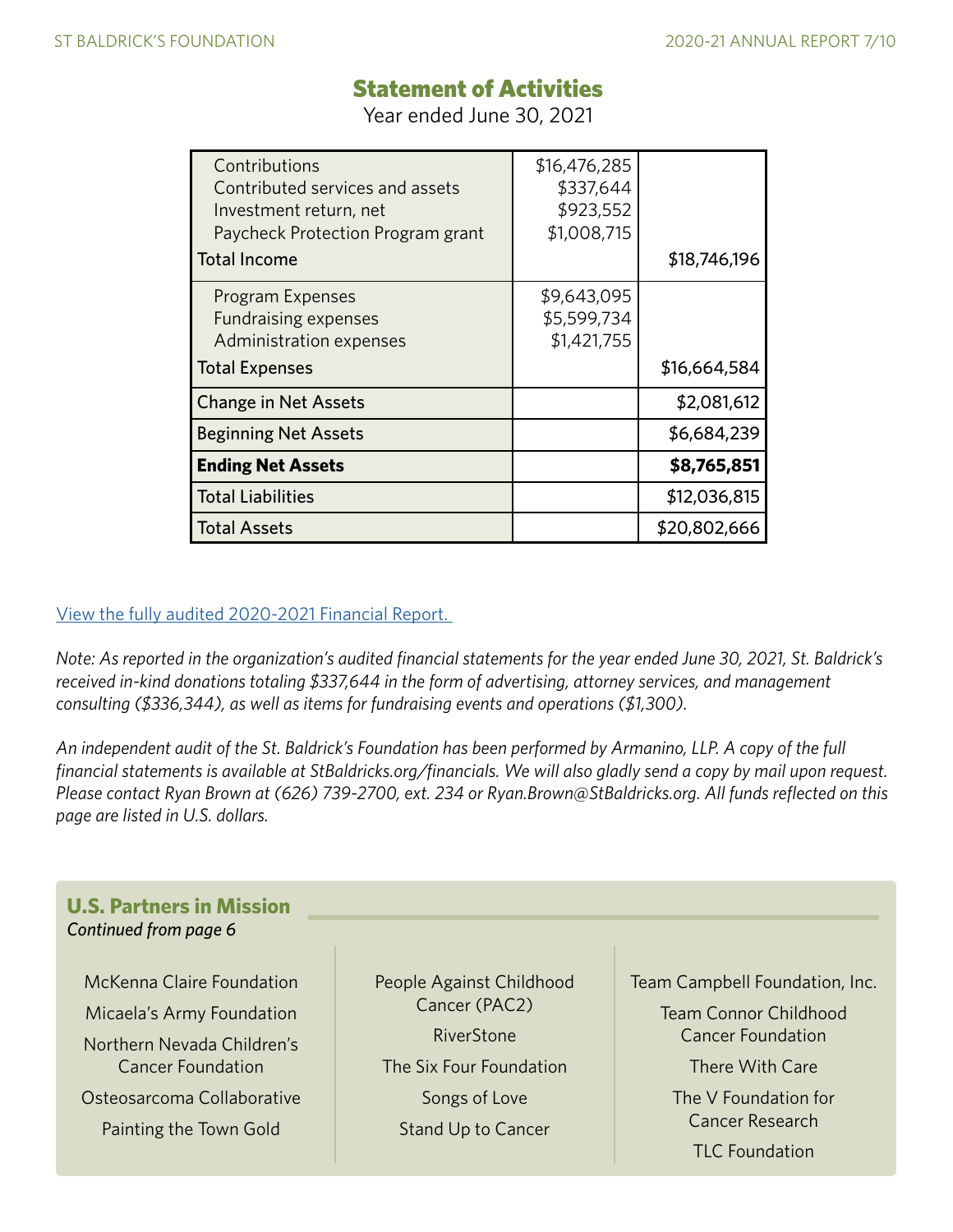## FY 2020-2021 Expense Ratio



**Program** Includes research grants, the vetting process to identify the best research and federal advocacy and more.

**Fundraising** Includes credit card processing fees, volunteer t-shirts, postage, website and more.

**Administration** Includes human resources, accounting, audit, investment fees and more.

The above indicates how funds contributed to the St. Baldrick's Foundation were deployed in Fiscal Year 2021. As the pandemic impeded fundraising events, less funds were raised, so less research was funded. Accordingly, the Foundation also reduced operating expenses by approximately 30%.

**While the "expense ratio" tells donors the percentage of their gift that supports the mission, it does not measure whether the use of funds is improving children's survival or the way children with cancer are treated**. For that assessment, we point you to the research and advocacy highlights provided in this report.

The above does not reflect other benefits of our efforts, including but not limited to:

- Funds received by partner organizations as a result of our efforts
- Research supported by others, at the recommendation of St. Baldrick's
- Increased federal dollars for childhood cancer research as a result of our advocacy work
- The effects of improved federal policy around childhood cancer treatment and survival
- Grants received by researchers because of earlier funding by St. Baldrick's. (Researchers can leverage our grants to receive up to 15 times the original amount of our grant, to build on discoveries!)

#### And more!

Despite the pandemic and its severe economic impact upon our most loyal audiences: restaurants, first responders, schools and hospitals, these same audiences and all our volunteers, advocates and donors, have worked together to ensure the childhood cancer research ecosystem endures.

**Thank you on behalf of the all the children whose lives you give generously to save,** the families you serve to protect, and the researchers whose innovation is fueled by your gifts of time, talent and treasure. You **#GiveKidsALifetime**.

In Service,

Kather Lugar

**Katherine Lugar Kathleen Ruddy** Aunt & Godmother to Caroline (2002-2014) Chief Executive Officer Chair of the Board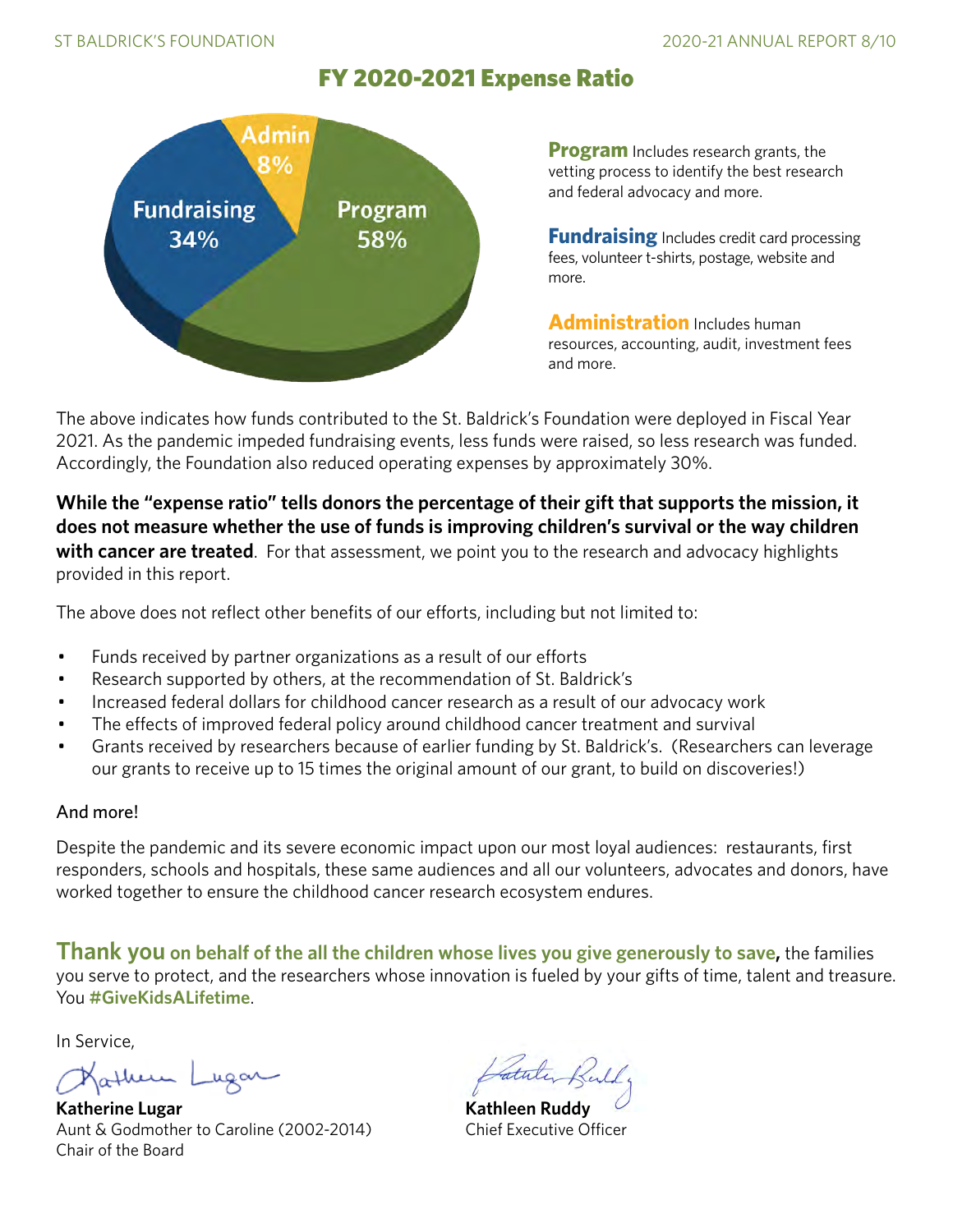## **St. Baldricks's Board of Directors & Officers**

#### **John R. Bender**

President & CEO, Global Reinsurance Allied World Reinsurance New York, NY

#### **Smita Bhatia, MD, MPA**

Director, Institute for Cancer Outcomes and Survivorship Gay and Bew White Endowed Chair in Pediatric Oncology Professor and Vice Chair, Dept. of Pediatrics School of Medicine, University of Alabama at Birmingham Birmingham, AL

#### **Jill Cetina, CFA**

Vice President for Surveillance and Supervisory Risk Banking Supervision Federal Reserve Bank of Dallas Dallas, TX

#### **Susan Cohn, MD**

Professor and Section Chief Hematology, Oncology, and Stem Cell **Transplantation** Department of Pediatrics, Dean for Clinical Research Biological Sciences Division The University of Chicago Chicago, IL

#### **Tim Kenny, Treasurer**

Kenny Consulting LLC New Canaan, CT

#### **Jeffrey M. Lipton, M.D., Ph.D.**

Director, Hematology/Oncology & Stem Cell **Transplantation** Steven & Alexandra Cohen Children's Med. Ctr. of NY (CCMC of NY) Professor of Pediatrics & Molecular Medicine Hofstra Northwell School of Medicine New Hyde Park, NY

#### **Katherine Lugar, Chair of the Board**

President & Chief Executive Officer American Beverage Association Washington, DC

#### **Bob Martin, Author and Child Advocate**

Founder/President Bridge to a Cure Foundation, Inc. Fort Myers, FL

#### **John M. McManus**

Executive Vice President, General Counsel & **Secretary** MGM Resorts International Las Vegas, NV

#### **Franklin "Frank" Nutter, Chair-Elect**

President Reinsurance Association of America Washington, DC

#### **Phil Ralston**

President American Nevada Company Henderson, NV

#### **Kathleen Ruddy \***

**Chief Executive Officer**  St. Baldrick's Foundation Monrovia, CA

#### **Thomas D. Selquist**

Managing Director J.P. Morgan Private Bank New York, NY

#### **John Smith, CPCU CIC CRM**

President & CEO Pennsylvania Lumbermens Mutual Insurance Company Philadelphia, PA

#### **Jason T. Yustein, M.D, Ph. D**

Associate Professor Department of Pediatrics, Hematology-Oncology Texas Children's Cancer Center Director, Faris D. Virani Ewing Sarcoma Center Cancer and Cell Biology Program Associate Director Education and Training, Dan L. Duncan Comprehensive Cancer Center Baylor College of Medicine Houston, TX

*Officers* \*

#### **Jennifer McCabe\***

Chief Operating and Financial Officer St. Baldrick's Foundation Monrovia, CA

#### **Rebecca Chapman Weaver, Secretary\***

Chief Mission and Development Officer St. Baldrick's Foundation Monrovia, CA

### **To learn more, Please Visit:**

Why We Exist Get Involved Financials Endership<br>
stbaldricks.org/why-we-exist stbaldricks.org/get-involved stbaldricks.org/financials stbaldricks.org/board [stbaldricks.org/why-we-exist](http://stbaldricks.org/why-we-exist) [stbaldricks.org/get-involved](http://stbaldricks.org/get-involved) [stbaldricks.org/financials](http://stbaldricks.org/financials)

**The St. Baldrick's Foundation is a volunteer and donor powered charity, committed to supporting the most promising research to find cures for childhood cancers and give survivors long and healthy lives.**